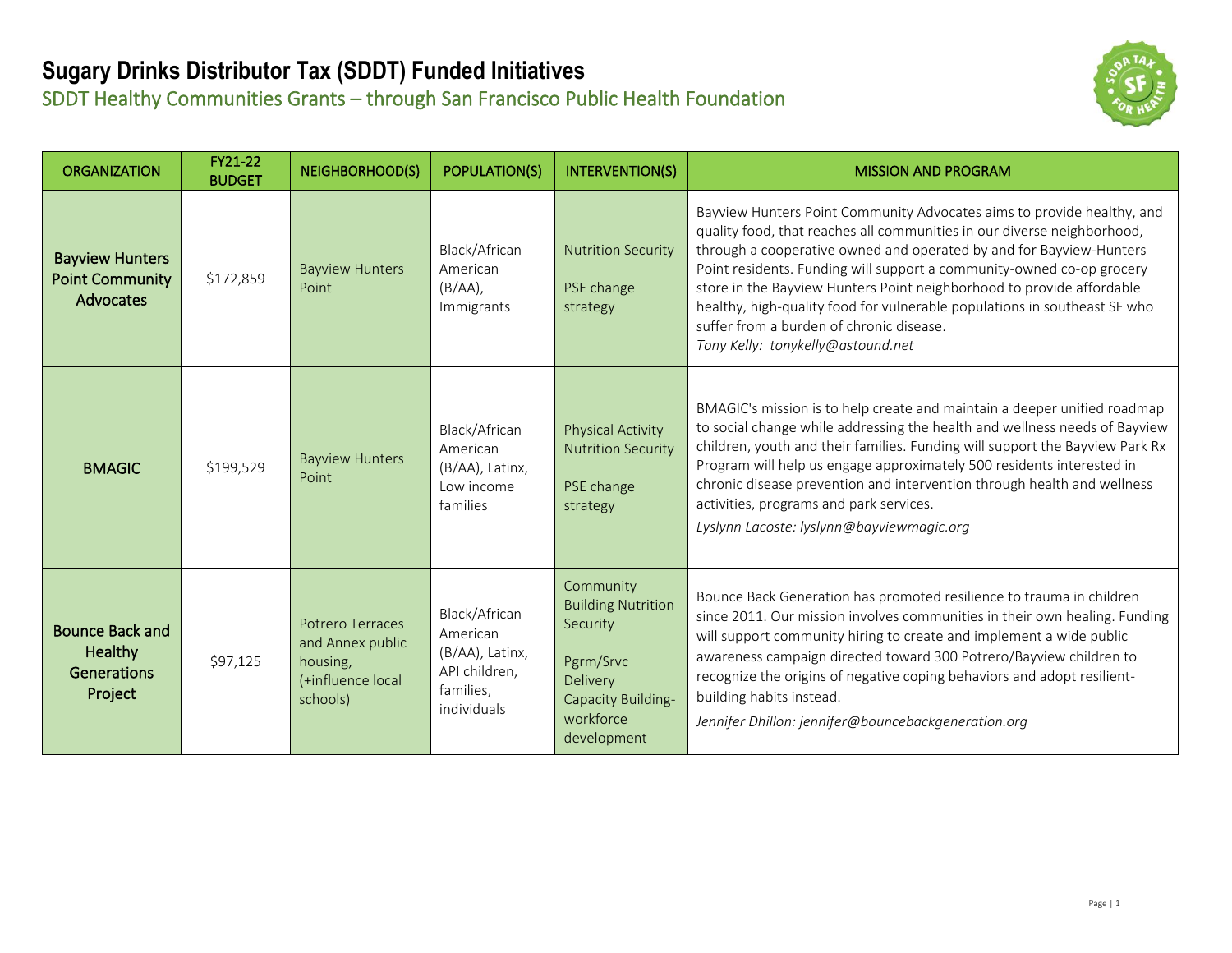#### **Sugary Drinks Distributor Tax (SDDT) Funded Initiatives** SDDT Healthy Communities Grants – through San Francisco Public Health Foundation



| <b>ORGANIZATION</b>                          | FY21-22<br><b>BUDGET</b> | <b>NEIGHBORHOOD(S)</b>                        | <b>POPULATION(S)</b>                                                                                                                   | <b>INTERVENTION(S)</b>                                                                                                                            | <b>MISSION AND PROGRAM</b>                                                                                                                                                                                                                                                                                                                                                                                                                                                                                                                                                                                                                                                                                                          |
|----------------------------------------------|--------------------------|-----------------------------------------------|----------------------------------------------------------------------------------------------------------------------------------------|---------------------------------------------------------------------------------------------------------------------------------------------------|-------------------------------------------------------------------------------------------------------------------------------------------------------------------------------------------------------------------------------------------------------------------------------------------------------------------------------------------------------------------------------------------------------------------------------------------------------------------------------------------------------------------------------------------------------------------------------------------------------------------------------------------------------------------------------------------------------------------------------------|
| Community<br><b>Grows</b>                    | \$171,105                | Western Addition,<br>Bayview-Hunters<br>Point | Low-income<br>youth and youth<br>of color:<br>Black/African<br>American<br>(B/AA); Latinx,<br>API, teens age<br>14-19 and TAY<br>19-25 | <b>Nutrition Security</b><br><b>Physical Activity</b><br>Pgrm/Svc Delivery<br>Capacity Building-<br>youth leadership,<br>workforce<br>development | Community Grows' mission is to cultivate healthy youth through growing<br>gardens in low-income, diverse communities, co-powering children to<br>become healthy, eco-literate leaders. Funding will support our BEETS (Band<br>of Environmentally Educated and Employable Teens) program will help<br>employ 10 low-income youth of color to learn and lead health-focused<br>workshops for 130 children and adults in the Western Addition and<br>Bayview about nutrition, gardening and mindfulness, while building and<br>maintaining edible gardens to increase access to fresh produce in their<br>communities.<br>anna@communitygrows.org                                                                                     |
| <b>Community Well</b>                        | \$170,179                | District 11-<br>Excelsior                     | Asian, Latinx                                                                                                                          | <b>Nutrition Security</b><br><b>Physical Activity</b><br>Pgrm/Svc Delivery                                                                        | Community Well's mission is to connect residents with high-quality holistic<br>services supporting self-care and overall wellness. Funding will support<br>program delivery of weekly classes on food as medicine, movement and<br>emotional wellness. We aim to serve 1,285 historically underserved<br>residents of southern SF districts, promoting healthy behaviors and<br>reduced rates of chronic illness.<br>Jennifer Moran: jenmoran@communitywellsf.com                                                                                                                                                                                                                                                                   |
| <b>Farming Hope</b>                          | \$113,972                | Tenderloin, Mid-<br>Market, and<br>Mission    | Very low-<br>income; People<br>experiencing<br>homelessness                                                                            | <b>Nutrition Security</b><br>Capacity Building-<br>workforce<br>development                                                                       | Farming Hope's culinary apprentice program provides workforce<br>development to formerly incarcerated and homeless neighbors. Funding<br>will employ trainees at Farming Hope's social enterprise restaurant and<br>urban garden, supporting 20+ apprentices annually from Mission, SoMa<br>and Tenderloin neighborhoods. This support will help feed 18,000<br>customers, while raising awareness about veggie-forward diets.<br>Jamie Stark: jamie@farminghope.org and team@farminghope.org                                                                                                                                                                                                                                       |
| <b>Instituto Familiar</b><br>de la Raza Inc. | \$190,695                | <b>Mission</b>                                | Latino<br>Indigenous                                                                                                                   | <b>Physical Activity</b><br><b>Nutrition Security</b><br>Capacity Building-<br>workforce<br>development                                           | The goal of "Nuestras Raíces Saludables" (Our Healthy Roots) program is to<br>educate the Latino Indigenous community in the prevention of chronic<br>diseases, healthy living and wellness. Through a series of community<br>workshops and educational programming we plan to further develop a<br>group of Latino Indigenous community members/leaders in culturally<br>appropriate interventions and best practices. "Nuestras Raíces Saludables"<br>will incorporate community health promoters in peer to peer education<br>and capacity building to positively impact the nutritional and physical<br>activity behaviors of the Latino Indigenous community of San Francisco.<br>Carlos.Izaguirre: carlos.Izaguirre@IFRSF.org |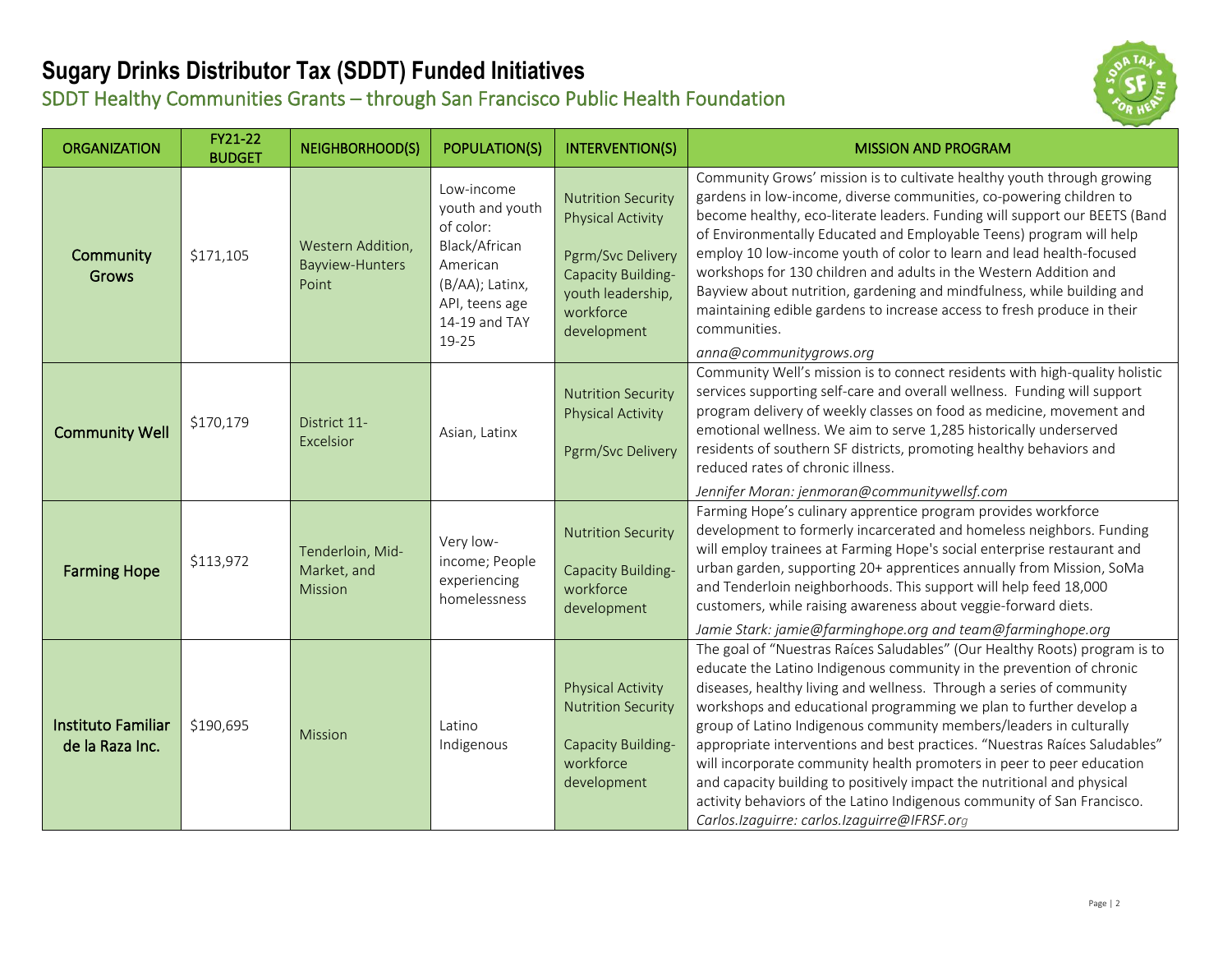#### **Sugary Drinks Distributor Tax (SDDT) Funded Initiatives** SDDT Healthy Communities Grants – through San Francisco Public Health Foundation



| <b>ORGANIZATION</b>                                                         | FY21-22<br><b>BUDGET</b> | <b>NEIGHBORHOOD(S)</b>                                                   | <b>POPULATION(S)</b>                                                                   | <b>INTERVENTION(S)</b>                                                                                                              | <b>MISSION AND PROGRAM</b>                                                                                                                                                                                                                                                                                                                                                                                                                                                                                                                                                                 |
|-----------------------------------------------------------------------------|--------------------------|--------------------------------------------------------------------------|----------------------------------------------------------------------------------------|-------------------------------------------------------------------------------------------------------------------------------------|--------------------------------------------------------------------------------------------------------------------------------------------------------------------------------------------------------------------------------------------------------------------------------------------------------------------------------------------------------------------------------------------------------------------------------------------------------------------------------------------------------------------------------------------------------------------------------------------|
| San Francisco<br><b>African American</b><br><b>Faith Based</b><br>Coalition | \$170,053                | Western Addition,<br>Bayview-Hunters<br>Point, OMI                       | Black/AMissionfr<br>ican American<br>(B/AA)                                            | <b>Nutrition Security</b><br>Pgrm/Svc Delivery<br><b>Capacity Building</b>                                                          | The SF African American Faith Based Coalition is committed to advocating<br>and serving the needs of the underserved Black/African American (B/AA)<br>community (primarily in the Bayview District) while promoting better and<br>healthier living. Funding will aid in building capacity for the Coalition to<br>provide services and serve at least 450 people over the three-year cycle<br>with healthy food training and food security.                                                                                                                                                |
| <b>SisterWeb</b>                                                            | \$144,500                | <b>Bayview Hunters</b><br>Point, District<br>10(southeast)               | Black/African<br>American<br>(B/AA), Latinx,<br>and Pacific<br>Islander<br>communities | <b>Nutrition Security</b><br><b>Physical Activity</b><br>Pgrm/Svc Delivery<br>Capacity Building-<br>workforce<br>development        | Pastor Joseph Bryant Jr : pastorbryant@calvaryhillsf.com<br>San Francisco Community Doula Network cultivates a network of peer<br>doulas for women most impacted by adverse birthing experiences. Funding<br>will pair 60 Black/African American (B/AA), Latinx, and Pacific Islander<br>mothers and families with a doula from their community and provide them<br>with specialized prenatal, peripartum, and postpartum care that includes<br>one-to-one and group Healthy Eating and Active Living (HEAL) skills-<br>building and coaching.<br>Marna Armstead: m.armstead@sisterweb.org |
| SoMa<br>Community<br><b>Action Network</b><br>(SOMCAN)                      | \$143,855                | SOMA, Tenderloin,<br>Excelsior                                           | Filipino<br>American                                                                   | Physical Activity,<br><b>Nutrition Security</b><br>PSE change<br>strategy<br><b>Capacity Building</b><br>-leadership<br>development | SOMCAN serves low-income, immigrant youth and families in SOMA,<br>Excelsior, and the greater SF. Funding will support "Our Health/Kalusugan,<br>Our Community/Bayan" project, which aims to empower, and build the<br>leadership and civic engagement of SF Filipino residents to attain healthier<br>lifestyles while advocating for healthier neighborhoods.<br>Angelica Cabande: acabande@somcan.org                                                                                                                                                                                   |
| <b>Urban Sprouts</b>                                                        | \$106,000                | Excelsior,<br>Sunnydale-public<br>housing, Mission<br>Bay<br>June Jordan | Low income of<br>all ages,<br>including youth                                          | <b>Nutrition Security</b><br>Prgm/Svc Delivery<br><b>Capacity Building</b><br>-workforce, youth<br>leadership                       | Urban Sprouts seeks to restore cultural connections to health and wellness;<br>reduce health disparities among chronically under-resourced communities<br>of color in Southeast SF; and ready our community for meaningful and<br>gainful employment. Funding will support our annual work with 1600 low-<br>income individuals of all ages through garden-based education, job-<br>readiness, and community health & nutrition education programs in the<br>Excelsior, Sunnydale, and Mission Bay communities.<br>Ileana Mar: ileana@urbansprouts.org                                     |
| <b>TOTAL</b>                                                                | \$1,679,872              |                                                                          |                                                                                        |                                                                                                                                     |                                                                                                                                                                                                                                                                                                                                                                                                                                                                                                                                                                                            |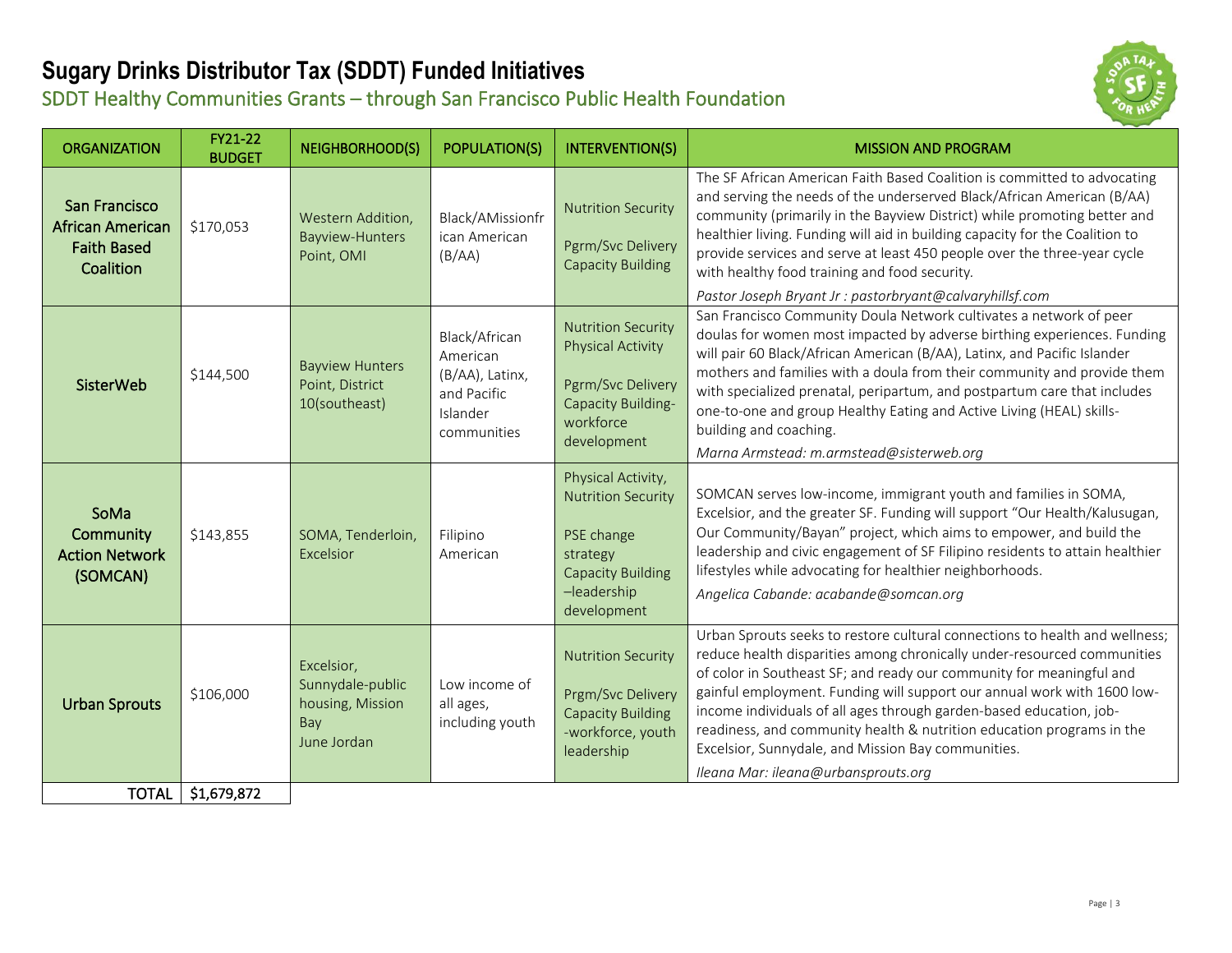# **Sugary Drinks Distributor Tax (SDDT) Funded Initiatives**





#### School Based Community Grants – through San Francisco Public Health Foundation

| <b>ORGANIZATION</b>                | FY21-22<br><b>BUDGET</b> | <b>NEIGHBORHOOD(</b><br>S) | POPULATION(S)              | INTERVENTION(S)                                                                                                            | <b>MISSION AND PROGRAM</b>                                                                                                                                                                                                                                                                                                                                                                                                                                                                                                                                                                                                                                                                                                                                                                                                                                                                                                                                              |
|------------------------------------|--------------------------|----------------------------|----------------------------|----------------------------------------------------------------------------------------------------------------------------|-------------------------------------------------------------------------------------------------------------------------------------------------------------------------------------------------------------------------------------------------------------------------------------------------------------------------------------------------------------------------------------------------------------------------------------------------------------------------------------------------------------------------------------------------------------------------------------------------------------------------------------------------------------------------------------------------------------------------------------------------------------------------------------------------------------------------------------------------------------------------------------------------------------------------------------------------------------------------|
| Health<br>Initiatives for<br>Youth | \$272,000                | City wide schools          | Public school age<br>youth | <b>Nutrition Security</b><br>Pgrm/Svc Delivery<br>(Health<br>Education,<br>Healthy Eating/<br>Cooking, Water<br>Promotion) | Snack Squad is an adaptable healthy eating and food justice program<br>offered by HIFY in San Francisco high schools that combine practical<br>experience cooking fresh produce with education on nutrition, the cultural<br>and emotional role of food, and food justice, including discussion of food<br>deserts and the labor and environmental systems impacted by injustice.<br>The program provides youth with local produce vegetable boxes (most<br>recently from CUESA) and supplies curated to help them learn to cook.<br>Students also learn safety skills for the kitchen including knife skills and<br>cooking tips. The program can be offered over the course of a semester<br>with 3-4 cooking opportunities or condensed into as few as 3 sessions with<br>one cooking opportunity. Hundreds of San Francisco youth each year have<br>benefited from this opportunity to understand and relate to food in new<br>ways. Saeeda Hafiz: hafizs@sfusd.edu |

#### Oral Health Community Task Force Grants – through San Francisco Department of Public Health

| <b>ORGANIZATION</b>                                                     | YEAR 1<br><b>BUDGET</b> | NEIGHBORHOOD(S)                                             | FOCUS AREA(S)                                                                                                    | <b>INTERVENTION</b><br>(S)                    | <b>MISSION AND PROGRAM</b>                                                                                                                                                                                                                                                                                                                                             |
|-------------------------------------------------------------------------|-------------------------|-------------------------------------------------------------|------------------------------------------------------------------------------------------------------------------|-----------------------------------------------|------------------------------------------------------------------------------------------------------------------------------------------------------------------------------------------------------------------------------------------------------------------------------------------------------------------------------------------------------------------------|
| Chinatown<br>Children's Oral<br><b>Health Task</b><br>Force             | \$150,000               | Chinatown /<br>citywide                                     | Parents/guardians,<br>other caregivers, as<br>Asian American and<br>Chinese-speaking low-<br>income families     | Oral Health<br>Education/<br>awareness        | The Chinatown Task Force on Children's Oral Health is led by NICOS Chinese<br>Health Coalition. This task force targets parents/guardians and other<br>caregivers living in Chinatown, as well as Asian American and Chinese-<br>speaking low-income families living throughout San Francisco. Andrea Zhou:<br>andreazhou@nicoschc.org                                 |
| <b>Mission</b><br><b>Children's Oral</b><br><b>Health Task</b><br>Force | \$150,000               | Mission / citywide                                          | Parents/guardians and<br>other caregivers, Latinx<br>and Spanish-speaking<br>low-income families                 | <b>Oral Health</b><br>Education/<br>awareness | The Mission Children's Oral Health Task Force is led by CARECEN SF (Central<br>American Resource Center). This task force targets parents/guardians and<br>other caregivers living in the San Francisco Mission District, but also Latinx<br>and Spanish-speaking low-income families living throughout San Francisco.<br>Kati Barahona-López: kbarahona@carecensf.org |
| District 10<br>Children's Oral<br><b>Health Task</b><br>Force           | \$150,000               | Visitacion<br>Valley/Bayview<br>Hunters Point /<br>citywide | Parents/guardians and<br>other caregivers,<br>Black/African American<br>(B/AA) and other low-<br>income families | Oral Health<br>Education/<br>awareness        | The District10 Children's Oral Health Task Force is led by APA Family Support<br>Services. This task force targets parents/guardians and other caregivers<br>living in the District10 area of San Francisco, but also Black/African American<br>(B/AA) and other low-income families living throughout San Francisco. Justin<br>Adeyanju: justin.adeyanju@apafss.org   |
| TOTAL                                                                   | \$450,000               |                                                             |                                                                                                                  |                                               |                                                                                                                                                                                                                                                                                                                                                                        |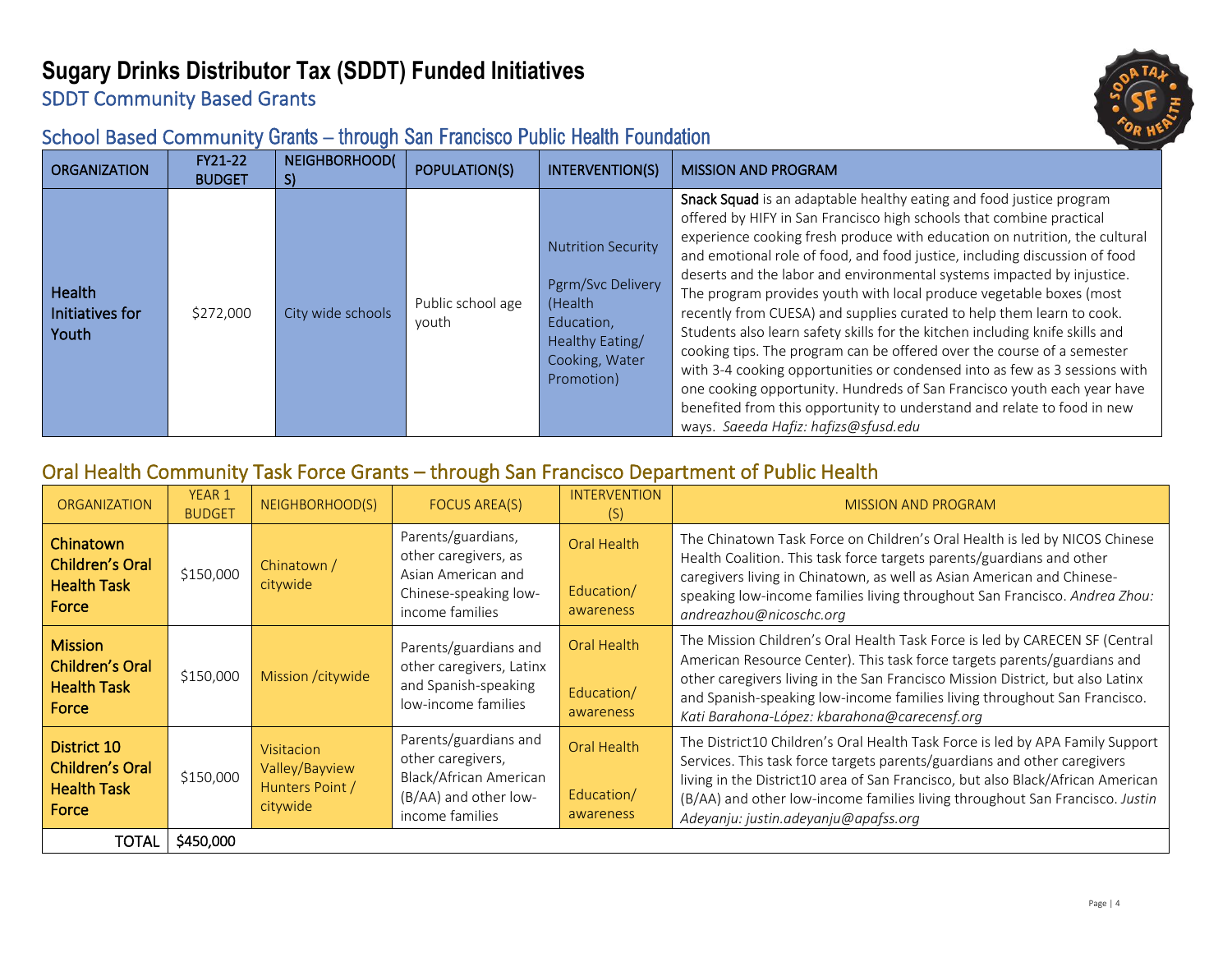## **Sugary Drinks Distributor Tax (SDDT) Funded Initiatives**

NEIGHBOR-

Healthy Food Purchasing Supplement Funding

 $\overline{O}$  ORGANIZATION FY 21-22

#### Healthy Food Purchasing Supplement Grants – through SF Public Health Foundation

|                                                                                                   | 112222<br><b>BUDGET</b>   | 11LIVIIDVII<br>HOOD(S)                                                    | ו טו טבחווטוזי                                                              | IIIIIUNLIIIUIUI                                                                 | ויורטטוו ו שיות זוטונטוויו                                                                                                                                                                                                                                                                                                                                                                                                                                                                                                                                                                                                                                                                                                                                                                                                                                                                                                                                                                                                              |
|---------------------------------------------------------------------------------------------------|---------------------------|---------------------------------------------------------------------------|-----------------------------------------------------------------------------|---------------------------------------------------------------------------------|-----------------------------------------------------------------------------------------------------------------------------------------------------------------------------------------------------------------------------------------------------------------------------------------------------------------------------------------------------------------------------------------------------------------------------------------------------------------------------------------------------------------------------------------------------------------------------------------------------------------------------------------------------------------------------------------------------------------------------------------------------------------------------------------------------------------------------------------------------------------------------------------------------------------------------------------------------------------------------------------------------------------------------------------|
| EatSF/<br>Vouchers 4<br>Veggies (San<br>Francisco<br>General<br>Hospital<br>Foundation)           | \$900,000                 | City wide                                                                 | Very low<br>income<br>Pregnant<br>People,<br>Families, and<br>Single Adults | <b>Nutrition Security</b><br>Prgm/Svc Delivery<br>PSE change<br>strategy        | EatSF will increase food security and increase fruit and vegetable consumption. EatSF is<br>a fruit and vegetable voucher program designed to make healthy food in neighborhood<br>supermarkets, grocery stores and farmers markets affordable for low-income families<br>and individuals. EatSF partners with the SFDPH Women, Infants, and Children (WIC)<br>program to provide vouchers to pregnant WIC clients for 9 months. EatSF also partners<br>with community-based organizations, social service agencies and safety net clinics in<br>low-income neighborhoods to provide vouchers to their clients. Serves 2,835 unique<br>families. Cissie Bonini Cissie.Bonini@ucsf.edu                                                                                                                                                                                                                                                                                                                                                   |
| Heart of the<br><b>City Farmers</b><br>Market                                                     | \$700,000                 | City wide,<br>especially<br>Tenderloin, Mid<br>Market, SOMA,<br>Chinatown | Low income<br>CalFresh clients                                              | <b>Nutrition Security</b><br>Prgm/Svc Delivery<br>PSE change<br>strategy        | Heart of the City Farmers Market is a farmer-operated market open every Sunday,<br>Wednesday at the UN Plaza in San Francisco's Civic Center. Heart of the City Farmers<br>Market will increase food security and increase fruit and vegetable consumption<br>through their Market Match program. Heart of the City Farmers Market has the<br>distinction of being the largest farmers' market to be part of the CalFresh/Electronic<br>Benefit Transfer (EBT) program in California, and one of the five largest in the nation.<br>The "Market Match" incentive program provides a dollar-for-dollar match of up to \$5<br>when an EBT purchase is made. This program allows CalFresh clients to expand their<br>purchases of fresh, locally grown produce from California farmers. also matches<br>Pandemic EBT transactions. It also directly supports local farmers through direct sales<br>to consumers. HOCFM also accepts EatSF Vouchers. Serves over 6,000 unique families<br>each month. Kate Creps Kate@hotcfarmersmarket.org |
|                                                                                                   |                           | Healthy Food Purchasing Supplement Funding - City Agency                  |                                                                             |                                                                                 |                                                                                                                                                                                                                                                                                                                                                                                                                                                                                                                                                                                                                                                                                                                                                                                                                                                                                                                                                                                                                                         |
| <b>ORGANIZATION</b>                                                                               | FY 21-22<br><b>BUDGET</b> | <b>NEIGHBOR-</b><br>HOOD(S)                                               | POPULATION(S)                                                               | <b>INTERVENTION(S)</b>                                                          | <b>MISSION AND PROGRAM</b>                                                                                                                                                                                                                                                                                                                                                                                                                                                                                                                                                                                                                                                                                                                                                                                                                                                                                                                                                                                                              |
| Alemany<br>Farmers<br>Market<br>(overseen by<br><b>SF Real Estate</b><br>Dept/ Admin<br>Services) | \$110,000                 | City wide,<br>especially<br>District 9,10,<br>11                          | Low income<br>CalFresh clients                                              | <b>Nutrition Security</b><br>Prgm/Svc<br><b>Delivery PSE</b><br>change strategy | Alemany Farmers Market (AFM) is the oldest farmers market in California. Since 2009,<br>AFM has operated a Market Match incentive program for market shoppers using<br>CalFresh/Electronic Benefit Transfer (EBT). This program allows CalFresh clients to<br>expand their purchasing power to purchase fresh, locally grown produce from California<br>farmers. AFM also matches Pandemic EBT transactions. AFM's Market Match program<br>now operates year-round. AFM also accepts EatSF Vouchers. Serves 1,500 each month.<br>Claudia Gorham Claudia.Gorham@sfgov.org                                                                                                                                                                                                                                                                                                                                                                                                                                                                |
| <b>TOTAL</b>                                                                                      | \$1,710,000               |                                                                           |                                                                             |                                                                                 |                                                                                                                                                                                                                                                                                                                                                                                                                                                                                                                                                                                                                                                                                                                                                                                                                                                                                                                                                                                                                                         |

**POPULATION(S)** INTERVENTION(S) MISSION AND PROGRAM

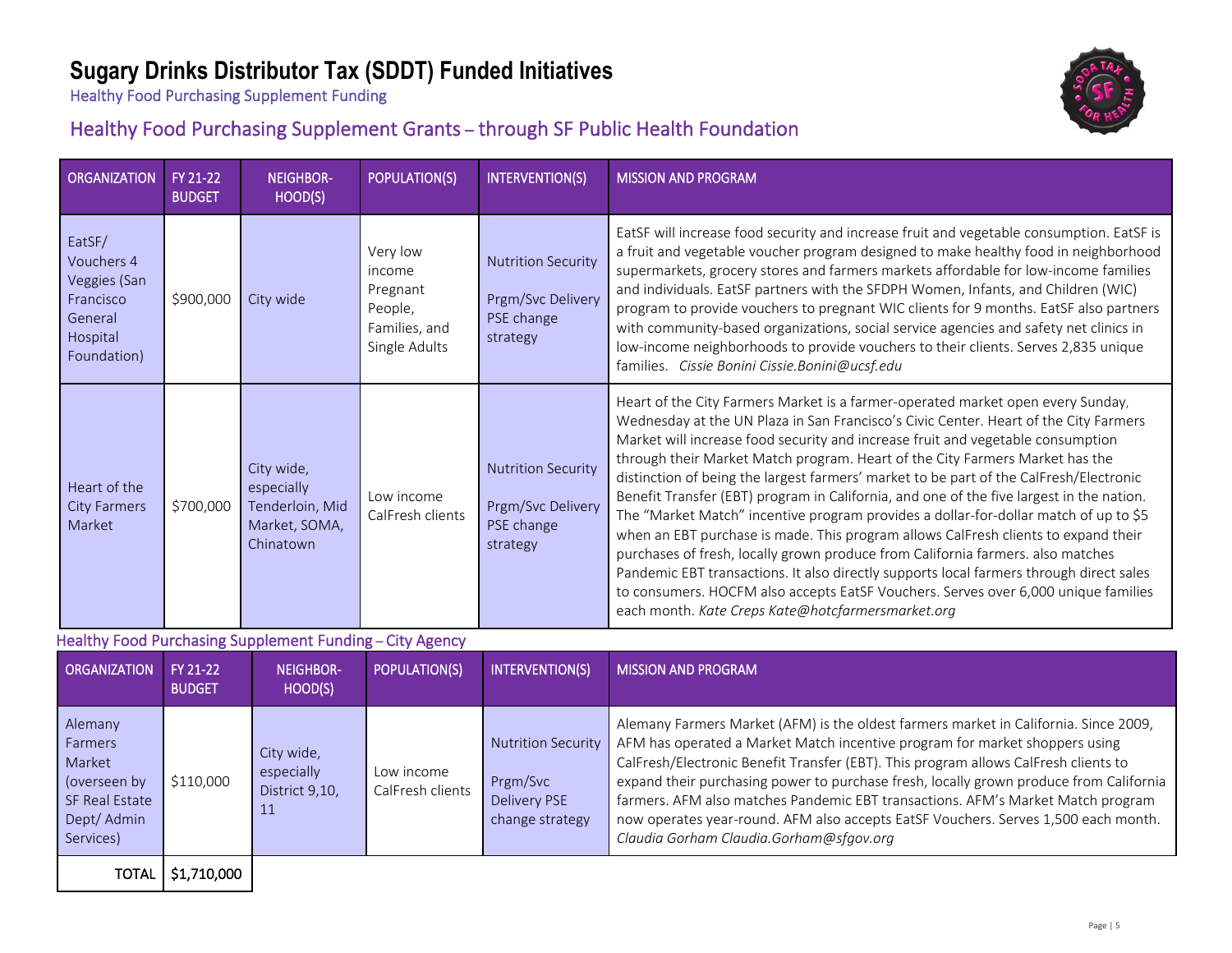## **Sugary Drinks Distributor Tax Funded Initiatives**

Healthy Community Policy Systems & Environmental Change Grants – through SF Department of Public Health



| <b>ORGANIZATION</b>                                                                               | FY21-22<br><b>Budget</b> | <b>NEIGHBOR</b><br>-HOOD(S)  | <b>POPULATION(S)</b>                               | <b>FOCUS AREA(S)</b>                                                            | <b>MISSION AND PROGRAM</b>                                                                                                                                                                                                                                                                                                                                                                                                                                                                                                                                          |
|---------------------------------------------------------------------------------------------------|--------------------------|------------------------------|----------------------------------------------------|---------------------------------------------------------------------------------|---------------------------------------------------------------------------------------------------------------------------------------------------------------------------------------------------------------------------------------------------------------------------------------------------------------------------------------------------------------------------------------------------------------------------------------------------------------------------------------------------------------------------------------------------------------------|
| Central<br>American<br>Resource<br>Center-<br><b>CARECEN</b>                                      | \$210,993                | <b>Mission</b>               | Low income,<br>Latinx,<br>immigrants               | <b>Nutrition security</b><br><b>Physical Activity</b><br>PSE change<br>strategy | CARECEN will work with consultant and use the CAM model to work on PSE changes to<br>increase access to health information, while engaging ALL San Francisco families in<br>activities aimed at reducing consumption of sugary drinks, and increasing water<br>consumption, healthy nutrition, and physical activity to manage chronic<br>disease/obesity. Reduce systemic, environmental, and other barriers to health through<br>community informed policy recommendations.<br>Vanessa Bohm: vanessa@carecensf.org                                                |
| <b>Marin City</b><br><b>Health and</b><br><b>Wellness</b><br>Center, DBA<br><b>Bayview Clinic</b> | \$343,588                | Bayview                      | Low income,<br>Black/African<br>American<br>(B/AA) | PSE change<br>strategy                                                          | The goal of Transforming Care: Volume to Value is to improve health care coordination<br>and mitigate the impact of chronic diseases for San Francisco residents, with an<br>emphasis on those disproportionately impacted by the consumption of sugary drinks.<br>The program includes: 1) Deliver Policy, System and Environmental Level Strategies<br>(PSE) 2) Patient Centered Medical Home (PCMH) Accreditation and Implementation<br>Kerry Weddington: kweddington@marincityclinic.org                                                                        |
| 18 Reasons                                                                                        | \$294,427                | City Wide,<br><b>Bayview</b> | Low income                                         | <b>Nutrition security</b><br>PSE change<br>strategy                             | The goal of this project is to work with priority populations to develop policy, systems,<br>and/or environmental programs that increase consumption of healthy food and<br>decrease consumption of sugar-sweetened beverages.<br>Sarah Nelson: sarah@18reasons.org                                                                                                                                                                                                                                                                                                 |
| <b>Tenderloin</b><br>Neighborhood<br>Development<br>Corporation                                   | \$224,000                | Tenderloin<br>Mission<br>Bay | Low income                                         | <b>Nutrition security</b><br>PSE change<br>strategy                             | The goal of the Promoting Health Equity Program is two-fold; one is Kain Na meaning<br>"Let's Eat!", will provide a space for low-income Mission Bay community members who<br>are facing food insecurity to have access to weekly groceries, engage in family-friendly<br>food & nutrition activities and second the Healthy Corner Store Coalition (HCSC) will<br>convert corner stores into healthy food retailers to empower low-income San<br>Franciscans of all ethnicities to have access to affordable healthy food.<br>Tom Georgevits: tgeorgevits@tndc.org |
| Southeast Asian<br>Development<br>Center                                                          | \$102,992                | Tenderloin                   | Low income,<br>Southeast<br>Asian                  | Nutrition security<br>PSE change<br>strategy                                    | Southeast Asian Development Center will work with consultant and use the CAM model<br>to work on PSE changes to increase access and consumption of healthy foods and<br>reduce consumption of sugary food and drinks among low income Southeast Asian<br>communities and other communities of color living in Tenderloin neighborhood and<br>greater San Francisco.<br>Thomas Gregory: tgregory@seadcenter.org                                                                                                                                                      |
| <b>TOTAL</b>                                                                                      | \$1,447,316              |                              |                                                    |                                                                                 |                                                                                                                                                                                                                                                                                                                                                                                                                                                                                                                                                                     |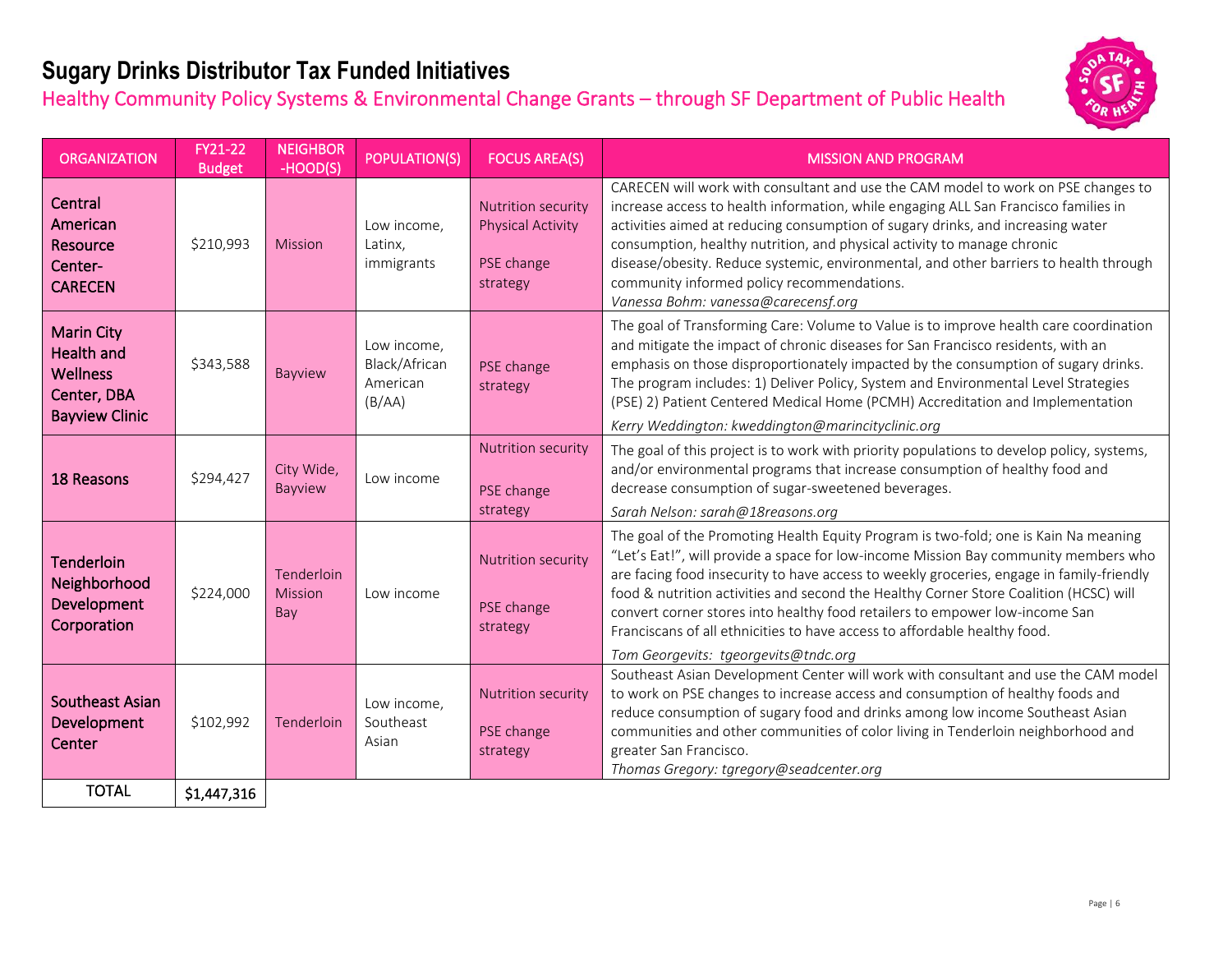### **Sugary Drinks Distributor Tax Funded Initiatives** SDDT Funded City Agencies



| <b>ORGANIZATION</b>                                                        | $FY$ 21-22<br><b>BUDGET</b> | NEIGHBOR-<br>HOOD(S) | POPULATION(S)                                  | <b>FOCUS AREA(S)</b>                                                                                                 | <b>MISSION AND PROGRAM</b>                                                                                                                                                                                                                                                                                                                                                                                                                                                    |
|----------------------------------------------------------------------------|-----------------------------|----------------------|------------------------------------------------|----------------------------------------------------------------------------------------------------------------------|-------------------------------------------------------------------------------------------------------------------------------------------------------------------------------------------------------------------------------------------------------------------------------------------------------------------------------------------------------------------------------------------------------------------------------------------------------------------------------|
| <b>SF Unified</b><br><b>School District</b>                                | \$0                         | City Wide            | <b>SFUSD Students</b>                          | <b>Nutrition Security</b><br>Eductn/Awareness<br>Capacity Building -<br>leadership dvlpmnt                           | SFUSD did not spend down FY20-21 funds, used carryforward/other funds to<br>support programs in FY21-22 Student led efforts to decrease consumption of<br>sugary drinks and increase awareness of sugary drinks consumption among<br>students, with focus on schools with the largest populations of high-risk students<br>that are disproportionately targeted by the sugary drinks industry.<br>Saeeda Hafiz: hafizs@sfusd.edu                                              |
| <b>SF Unified</b><br><b>School District</b>                                | \$0                         | City Wide            | SFUSD Students                                 | <b>Nutrition Security</b><br>PSE change<br>strategy<br>Eductn/Awareness<br>Capacity Building -<br>leadership dvlpmnt | SFUSD did not spend down FY20-21 funds, used carryforward/other funds to<br>support programs in FY21-22 To improve quality and appeal of school meals to<br>increase participation in school meal programs and support nutrition education.<br>Funding to target schools with the largest populations of high-risk students that are<br>disproportionately targeted by the sugary drinks industry.<br>Jennifer LeBarre: lebarrej@sfusd.edu and Saeeda Hafiz: hafizs@sfusd.edu |
| <b>SF Unified</b><br><b>School District</b>                                | \$0                         | City Wide            | SFUSD Students<br>in K-5                       | Oral Health<br>Prgm/Svc Delivery                                                                                     | Support school-based and school-linked preventive oral health programs within<br>SFUSD schools serving high risk target populations. Case management and<br>education.<br>Irene Hilton: Irene.hilton@sfdph.org                                                                                                                                                                                                                                                                |
| <b>Dept Public</b><br><b>Health - MCAH</b><br>and Health<br><b>Network</b> | \$210,000                   | City Wide            | SFUSD Students<br>in K-5                       | Oral Health<br>Prgm/Svc Delivery                                                                                     | Sealant application, within SFUSD schools serving high risk target populations<br>Irene Hilton: Irene.hilton@sfdph.org                                                                                                                                                                                                                                                                                                                                                        |
| <b>Dept Public</b><br><b>Health - MCAH</b><br>and Health<br><b>Network</b> | \$175,000                   | City Wide            | Low income<br>mothers                          | <b>Nutrition Security</b><br>Eductn/Awareness,<br>Capacity Building                                                  | Support breastfeeding coalition, stakeholder engagement and other services<br>including breastfeeding support and Technical Assistance.<br>Priti Rane: Priti.Rane@sfdph.org                                                                                                                                                                                                                                                                                                   |
| Office of<br>Economic &<br>Workforce<br>Development                        | \$150,000                   | City Wide            | Neighborhoods<br>with limited<br>healthy food  | <b>Nutrition Security</b><br>PSE change<br>strategy                                                                  | Support small business to increase healthy food access in high risk and impacted<br>communities/neighborhoods by 1) supporting business operations; 2) promoting<br>community engagement; 3) improving retail environment.<br>Larry McClendon: Larry.Mcclendon@sfgov.org                                                                                                                                                                                                      |
| <b>Recreation and</b><br>Parks<br><b>Department</b>                        | \$2,000,00<br>$\mathbf{O}$  | City Wide            | Low Income<br>youth                            | Physical Activity<br>Prgm/Svc Delivery                                                                               | Initiative to expand recreation scholarships and outreach to youth under 18 and<br>living in public and low-income subsidized housing.<br>Linda Barnard: linda.barnard@sfgov.org                                                                                                                                                                                                                                                                                              |
| <b>Dept Public</b><br>$Health -$<br><b>Behavioral</b><br>Health Sys.       | \$225,000                   | City Wide            | Low Income<br><b>Transitional Age</b><br>Youth | Community<br><b>Building</b><br>Pgm/Svc Delivery<br>Transportation                                                   | Transportation for Peace Parks participants through Street Violence Intervention<br>Project<br>Linda Barnard: linda.barnard@sfgov.org                                                                                                                                                                                                                                                                                                                                         |